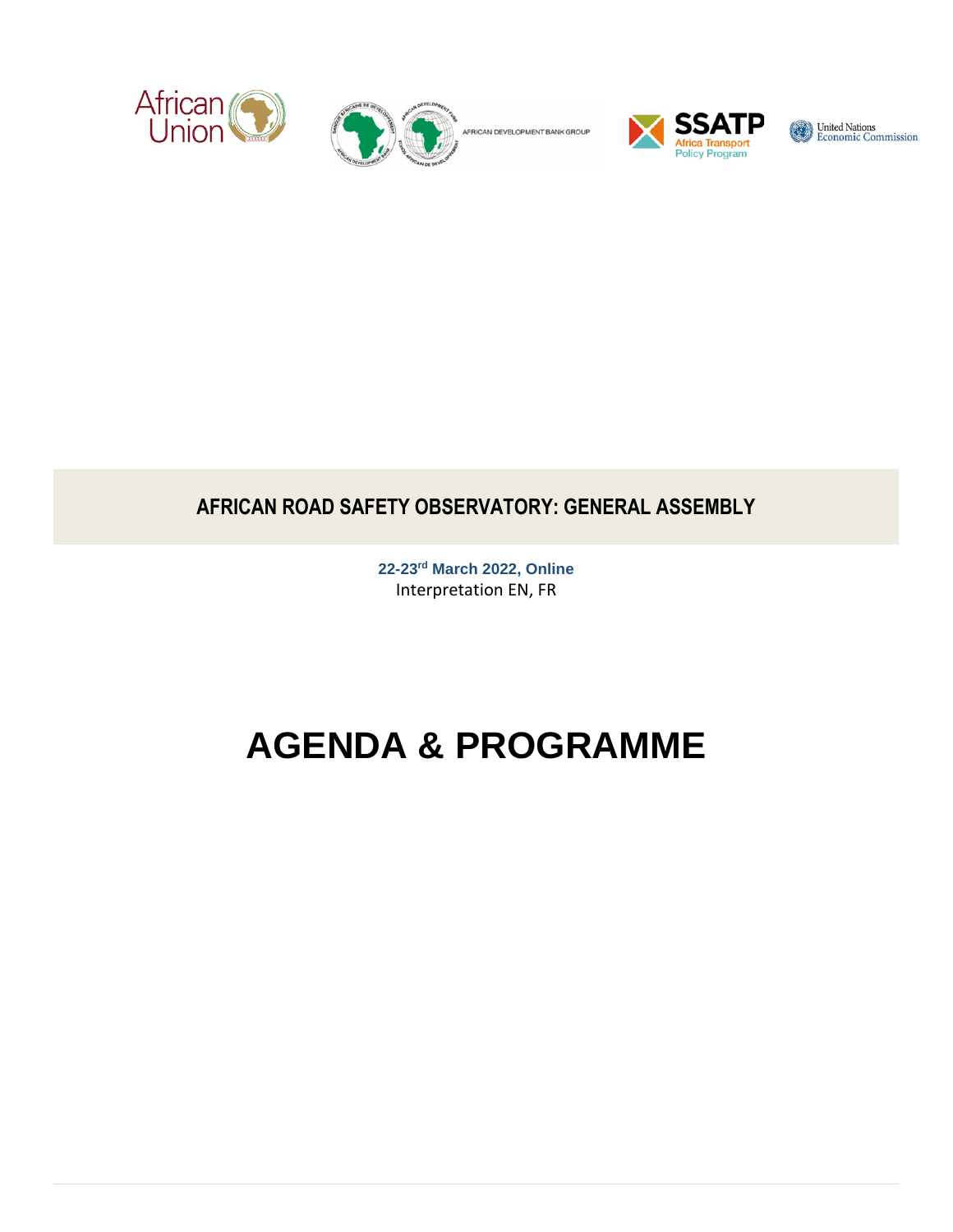# **AGENDA**

#### **A. Proceedings**

- Opening Ceremony
- Adoption of Agenda and Work Programme

#### **B. Working Session, A**

- **The ARSO in the perspective of the African Road Safety Charter and the African** Road Safety Action plan for the Decade 2021-2030
- General Activity Report of the ARSO and perspectives

#### **C. Working Session B: The ARSO in progress**

- Report of the first generation of Action plan of the ARSO: 2018-2021
- **EXECT:** First data report of the ARSO: process, results and lesson learnt

#### **D. Working Session C: Knowledge sharing**

- ARSO and countries collaboration: experience of OSEVI and the European Union
- Mobilizing Private sector to improve Road Safety in Africa: settle a formal framework for Private sector – ARSO partnership

#### **E. Working Session D: Building the future of the ARSO**

- **EXECT** Status of the study on the institutional arrangements and sustainable funding of the ARSO
- Validation of the Action plan 2021-2023 of the ARSO

#### **F. Closing**

- **G. Discussion on the date for the meeting of ARSO National Data Coordinators**
- **H. Discussion on the date of the meeting of African Legislators Network**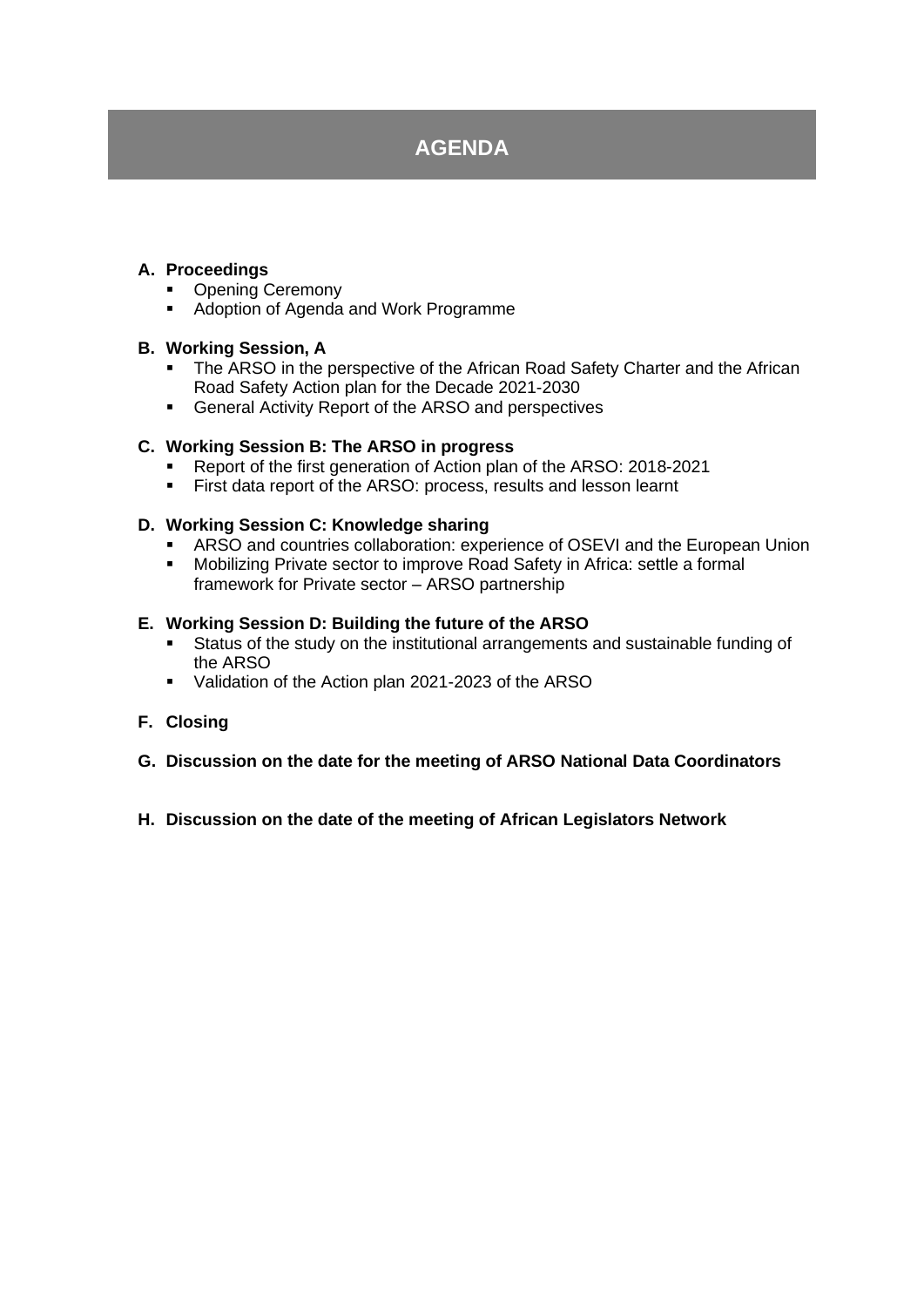### **PROGRAMME**

| <b>Time</b>                                                         | Item                                                                                                                                                                                                                                                                                                                                                                                                                                                                                                                                                     | <b>Presenter</b>                                                | <b>Information</b>                                                                                                                   |  |  |
|---------------------------------------------------------------------|----------------------------------------------------------------------------------------------------------------------------------------------------------------------------------------------------------------------------------------------------------------------------------------------------------------------------------------------------------------------------------------------------------------------------------------------------------------------------------------------------------------------------------------------------------|-----------------------------------------------------------------|--------------------------------------------------------------------------------------------------------------------------------------|--|--|
| Day 1 (22 <sup>nd</sup> March 2022)                                 |                                                                                                                                                                                                                                                                                                                                                                                                                                                                                                                                                          |                                                                 |                                                                                                                                      |  |  |
| $13:00 - 13:30$                                                     | <b>Opening Session</b><br>World Bank: Global Director for Transport<br>(To be represented by Mustapha Benmaamar)<br>Commissioner for Transport: European Union<br>(To be represented by Peter Whitten-Transport and Mobility)<br>UNECA by Robert Lisinge, Ag Head Private Sector Development<br>and Finance Division<br>UN SG's Special Envoy for Road Safety - Jean Todt<br>Minister for Transport of the Kingdom of Lesotho: Chair of the<br>STC-TTIIE -Hon Lebohang Monaheng<br>Commissioner for Infrastructure and Energy<br>Dr Amani Abou-Zeid- AUC |                                                                 | <b>Moderator: AUC</b><br>Ag Director Infrastructure<br>and Energy                                                                    |  |  |
| $13:30 - 13:35$                                                     | <b>Procedural matters</b><br>Adoption of the Agenda                                                                                                                                                                                                                                                                                                                                                                                                                                                                                                      |                                                                 | Minister for Transport of<br>the Kingdom of Lesotho:<br>Chair of the STC-TTIIE -<br>Hon Lebohang<br>Monaheng<br>(Chair of STC-TTIIE) |  |  |
| <b>SESSION A / Moderation: SSATP/Haileyesus Adamtei</b>             |                                                                                                                                                                                                                                                                                                                                                                                                                                                                                                                                                          |                                                                 |                                                                                                                                      |  |  |
| $13:35 - 13:50$                                                     | The ARSO in the perspective of the African Road<br>Safety Charter and the African Road Safety<br>Action plan for the Decade 2021-2030                                                                                                                                                                                                                                                                                                                                                                                                                    | <b>UNECA</b>                                                    | Presentation &<br><b>Discussion (Background</b><br>materials available)                                                              |  |  |
| $13:50 - 14:20$                                                     | ARSO's trajectory since 2018                                                                                                                                                                                                                                                                                                                                                                                                                                                                                                                             | <b>Bennacer Boulajoul</b><br>(Morocco-Chair of the<br>ARSO TSC) | Presentation &<br>Discussion (Background<br>materials available)                                                                     |  |  |
| SESSION B: The ARSO in progress / Moderation: WHO Maria Gomez Segui |                                                                                                                                                                                                                                                                                                                                                                                                                                                                                                                                                          |                                                                 |                                                                                                                                      |  |  |
| $14:20 - 14:30$                                                     | Report of the first generation of Action plan of the<br>ARSO: 2018-2021                                                                                                                                                                                                                                                                                                                                                                                                                                                                                  | Yonas Bekele<br><b>ARSO Secretariat</b>                         | Presentation &<br>Discussion (Background<br>Material available)                                                                      |  |  |